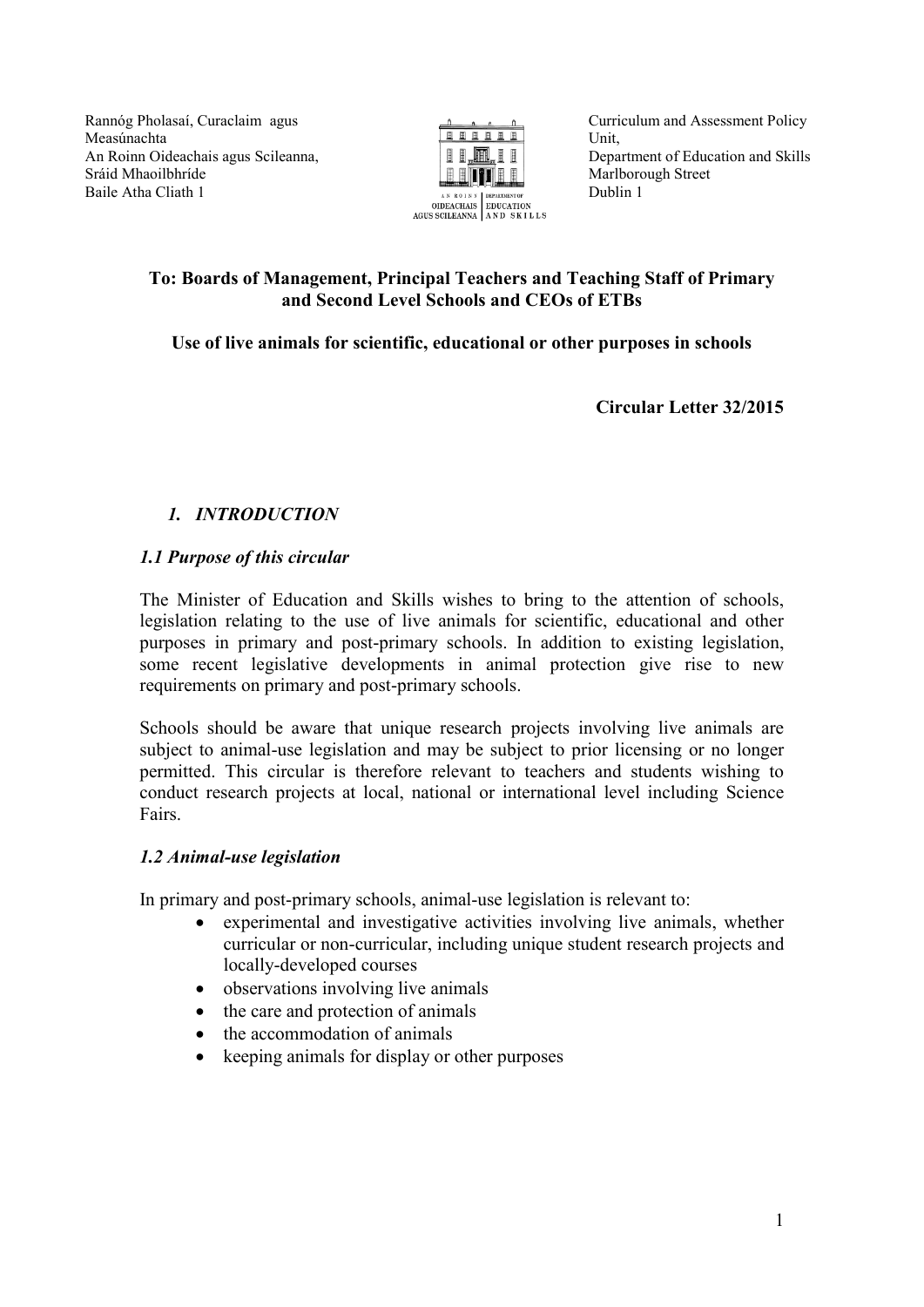## *1.3 Licences*

This circular also provides advice on the necessity for licences for certain activities involving protected species in sections 2.1.3, 2.1.4 and 2.1.5.

### *1.4 The use of live animals in schools*

The aims of scientific and environmental education at primary and post-primary levels in Irish schools support learning that is experiential. Students are encouraged to develop skills of scientific inquiry and to actively engage in investigations. The curricula provide opportunity for directly observing live animals and fostering an appreciation and respect for life and the environment.

The Department of Education and Skills fully supports these activities and advocates that students experience and learn from direct observation. The benefits of students getting first-hand experience, conducting investigations and observing animals in their natural environment and on farms are considerable. The Department acknowledges that any use of live animals for scientific purposes raises strong ethical objections for some and comes within the scope of National and European legislation outlined in this circular.

**It is the responsibility of school staff to familiarise themselves with the content and requirements of animal-use legislation and licences.** It is important to note that these instruments are subject to ongoing change and/or may be updated. **To ensure ongoing compliance, schools must maintain a continuing awareness of the requirements of animal-use legislation and fully check all existing requirements before embarking on any activity that involves live animals.** 

With adherence to the requirements of the relevant legislation and licences and the guidance provided in this circular, it will be possible for many practices involving live animals to continue, or to continue with some adjustments.

## *2. LEGISLATION AND LICENCES*

#### *2.1 Instruments of relevance to schools*

Legislation and Licences relevant to the use of live animals by schools include:

- *Statutory Instrument S.I. No. 543 of 2012 Government of Ireland* in implementing *Directive 2010/63/EU* of the European Union
- *Animal Health and Welfare Act, 2013*
- National and European species-protection legislation
- Annual licence to collect frog spawn
- Other activities involving animals which require licensing under the Wildlife Acts 1976 to 2012

## *2.1.1 Statutory Instrument S.I. No. 543 of 2012 Government of Ireland* **in implementing** *Directive 2010/63/EU* **of the European Union**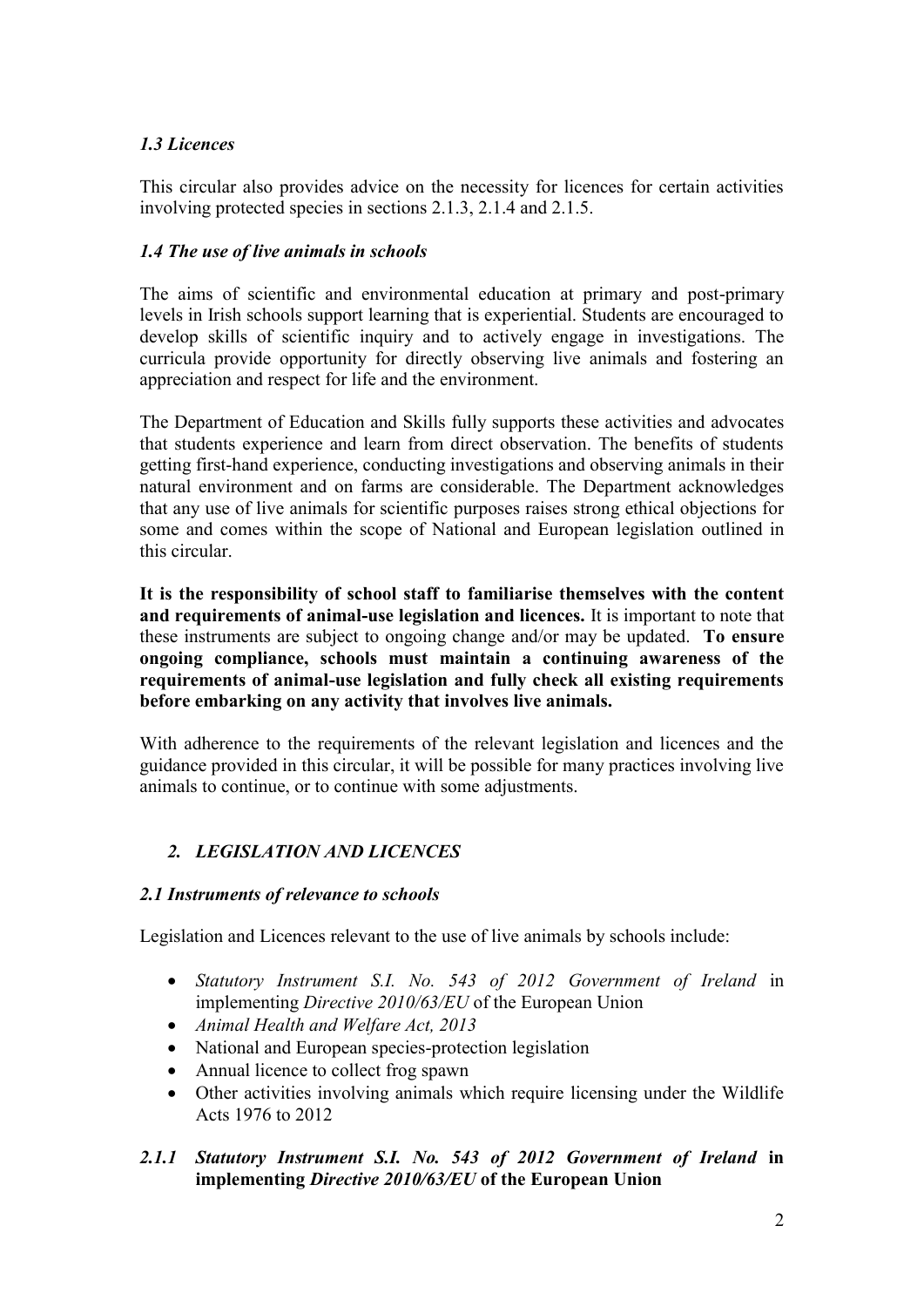*S.I. No. 543 of 2012* legislates for the use of live non-human **vertebrate animals and cephalopods\*.** The use of these animals in scientific research, educational or other activities is subject to the requirements of the Instrument. The Health Products Regulatory Authority (HPRA) is the designated Competent Authority with responsibility for its implementation. The Instrument provides for regulation in animal use in a number of areas including:

- Restrictions on carrying out procedures
- Care and accommodation
- Endangered species
- Animals taken from the wild
- Requirement for project authorisation
- Replacement, Reduction and Refinement (See 2.1.1.1 below)

*S.I. No. 543 of 2012* is available at [www.irishstatutebook.ie.](http://www.irishstatutebook.ie/) This circular provides guidance on interpreting the Instrument and its impact on activities in schools in Section 3, Guidelines.

#### **Schools must familiarise themselves with and adhere to the Instrument and the guidance provided in this circular when planning any activity using these animals.**

The Instrument restricts to higher-level institutions only the use of animals for scientific or educational purposes in relation to the conduct of 'procedures' (defined as any use of an animal which may cause the animal a level of pain, suffering, distress or lasting harm equivalent to, or higher than, that caused by the introduction of a needle).

The HPRA has advised the Department of Education and Skills that **primary and post-primary schools are not permitted to conduct procedures (as defined above) on these animals (vertebrates and cephalopods\*) that inflict pain or distress on the animals. Therefore, some practices that have taken place in schools to date are no longer permitted.** This circular provides guidance on *practices that are not permitted in or by schools* in 3.1.1.

While schools are no longer allowed to conduct 'procedures' on these animals, the HPRA has advised the Department that **primary and post-primary schools are "allowed to keep animals and to engage in practices deemed outside the scope of the scientific animal protection legislation" as set out by the HPRA in their "***Guide to Practices Outside the Scope of Scientific Animal Protection Legislation".* This Guide is available on the Veterinary section of the website of the HPRA [\(www.hpra.ie\)](http://www.hpra.ie/) under Scientific Animal Protection, Guides and Forms. Specifically, Section 2.7 of the HPRA's Guide has been elaborated on the basis of correspondence with the Department of Education and Skills regarding activities prescribed by the primary and post-primary curricula. This circular provides guidance on practices that are outside the scope of the scientific animal protection legislation, and therefore are permitted to continue in primary and post-primary schools. These practices are set out in 3.1.2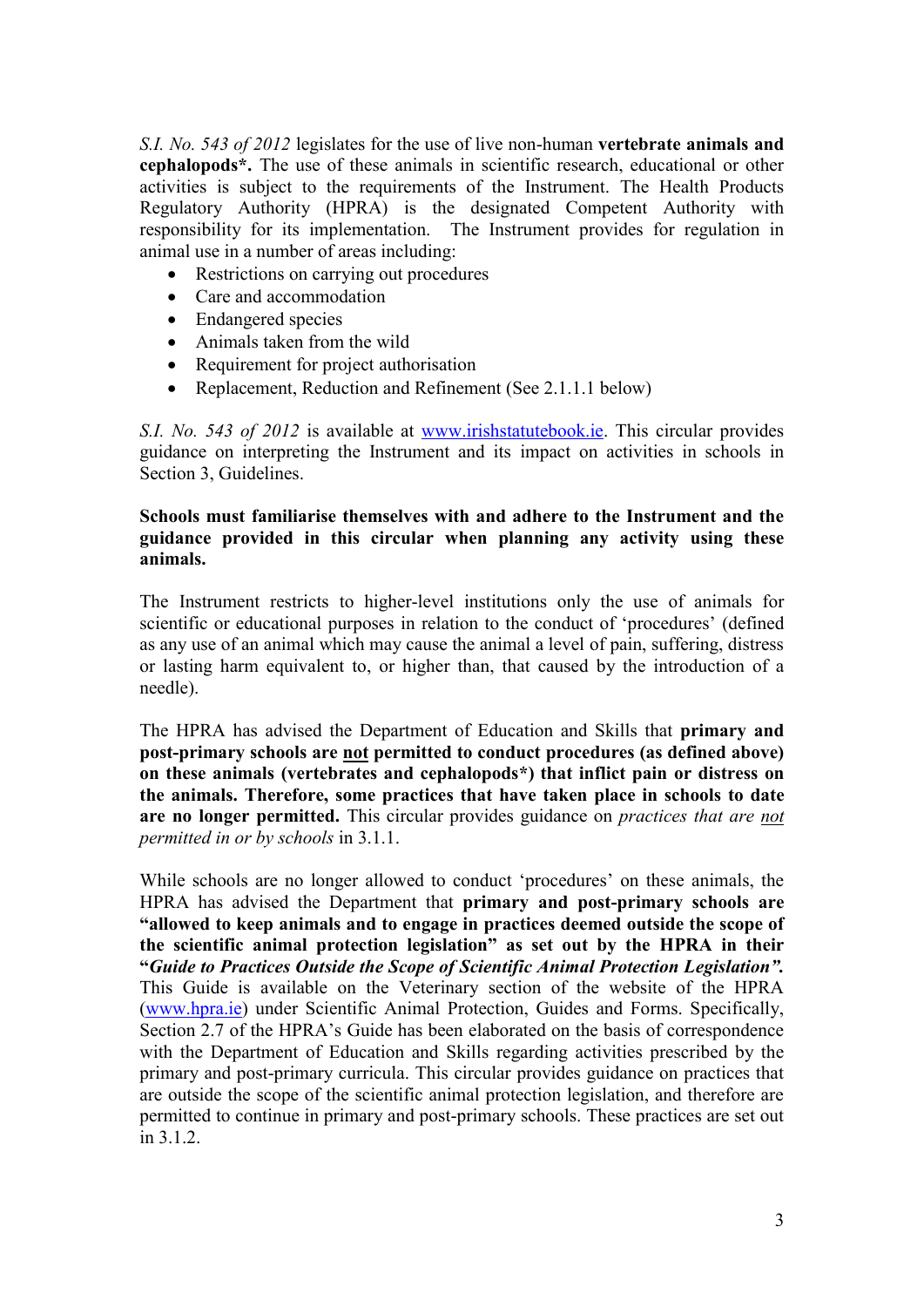In the case of activities involving live vertebrates and cephalopods\* that may be planned as non-prescribed curricular activities in schools (including locally-developed courses, unique scientific research projects and projects for Science Fairs), the requirements of *S.I. No. 543 of 2012* are also applicable. In these instances, the HPRA cannot issue authorisation to primary or post-primary schools to conduct 'procedures', but where schools and/or students conducting scientific research projects are unsure if the particular activity falls under the scope of *S.I. No. 543 of 2012*, they can request an opinion from the HPRA on the classification of their study, **before the activity commences.** These requests should be submitted to  $\frac{\text{cap}(\hat{a})}{\text{hpra} \cdot \text{ie}}$ . The HPRA will advise schools on a case-by-case basis.

#### *2.1.1.1 Impact of Replacement, Reduction and Refinement on schools*

In relation to using *vertebrate animals and cephalopods\**, schools have an ethical responsibility to adhere to the principles of **Replacement**, **Reduction** and **Refinement** in *S.I. No. 543 of 2012*:

- **Replacement**: Use of a scientifically satisfactory method or testing strategy not entailing the use of live animals, where possible.
- **Reduction**: Use of the minimum number of animals possible without comprising the objectives of the project.
- **Refinement**: Ensuring the accommodation and care of animals, and any methods used for animal studies during the project, are refined to eliminate or reduce to the minimum any possible pain, suffering, distress or lasting harm. This also includes, where possible, mimicking the natural habitat of the animals, such as providing appropriate nesting or bedding materials.

In summary, for any activity that is permitted to be conducted in primary or post-primary schools (i.e. activities which fall outside the scope of the scientific animal protection legislation), only the minimum number of animals should be used, the care and accommodation of the animal, the timeframe for use must be as short as possible, the animals must be subjected to minimal handling only, and the requirements of the *Animal Health and Welfare Act, 2013* must be adhered to in full.

*\*Note: S.I. No. 543 of 2012* legislates for the use of live vertebrate animals and cephalopods only. Any practices involving live *invertebrate animals* are outside the scope of this particular legislation but are subject to other legislative requirements, including the *Animal Health and Welfare Act, 2013*.

#### *2.1.2 Animal Health and Welfare Act, 2013*

The *Animal Health and Welfare Act, 2013* legislates for all practices involving the use or keeping of **all types of live animal** for any purpose including:

- educational
- scientific
- display or demonstration purposes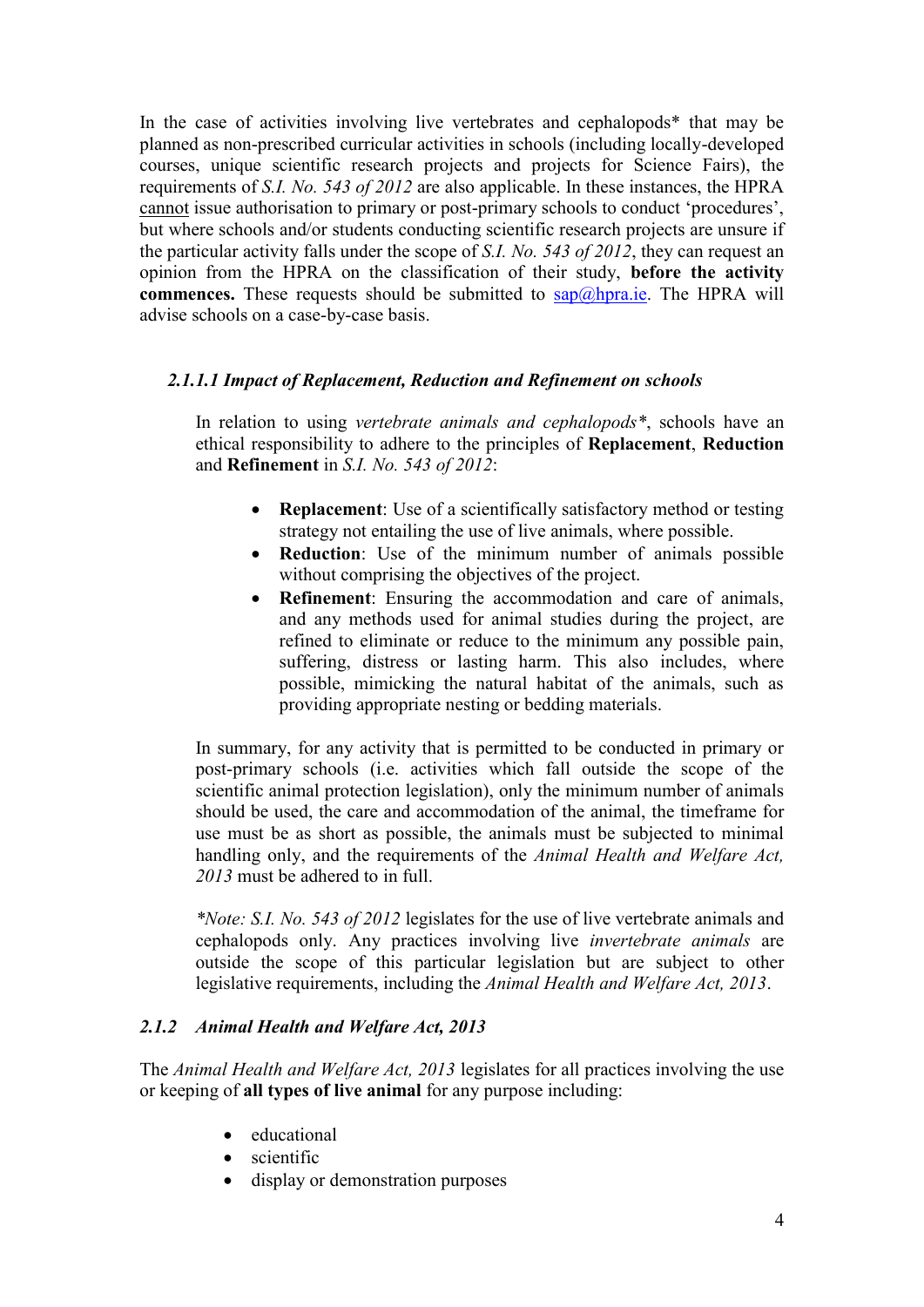The Act revises previous legislation and provides for the regulation of certain activities relating to animals and to prevent cruelty to animals.

**Primary and post-primary schools must be familiar with the Act and fully adhere to requirements of the Act.** The Act is available at [www.irishstatutebook.ie.](http://www.irishstatutebook.ie/)

**Schools must take all appropriate measures to protect the health, welfare, feeding and water supply of live animals (of all types) contained on school premises or used by the school for any purpose and for any period of time.** This includes ensuring that the animal is regularly inspected and that the structures used to contain the animal are constructed and maintained in a manner that does not cause injury or unnecessary suffering. Schools must make arrangements for the care and welfare of all live animals contained on the premises or used by the school at all times, including times when the school is closed.

The Department of Agriculture, Food and the Marine (DAFM) is the Competent Authority with responsibility for the Act. The DAFM has a dedicated email address for queries in relation to the Act: [AnimalHealthAndWelfareAct@agriculture.gov.ie.](mailto:AnimalHealthAndWelfareAct@agriculture.gov.ie)

#### *2.1.3* **National and European species-protection legislation**

There is a range of statutory provisions in force in Ireland to protect, conserve and manage natural wildlife, and to control and regulate human activities that may impact upon it negatively. Certain animal species in Ireland are protected wherever they occur and certain species are protected in designated areas. Animal species are protected by the EU Habitats Directive, the EU Birds Directive and the Irish Wildlife Acts 1976 to 2012. The Annex to the Habitats Directive and the Birds Directive and Red Lists provide details of protected and rare species in Ireland and species that require the protection of their habitats. Under the Convention on International Trade in Endangered Species (CITES), certain endangered animal species are afforded varying degrees of protection. Ireland has a range of designated or protected sites under different laws including Special Areas of Conservations (SACs), Special Protection Areas (SPAs) and Natura 2000 sites.

Under CITES, certain animal species which are considered endangered may be used in displays for educational or other purposes as long as the keepers/holders of such specimens are CITES compliant. Common examples of animals which might be used in educational displays include birds of prey, owls and reptiles. When using an Annex A CITES specimen in such a manner, it is a requirement that the holder or keeper of the specimen has a valid CITES Certificate. Further information is available at: [http://www.npws.ie/legislation/cites.](http://www.npws.ie/legislation/cites) Schools are reminded that, subject to *S.I. No. 543 of 2012,* a user shall not use a specimen of an endangered vertebrate or cephalopods species in a 'procedure' (as defined in 2.1.1).

Legislation and lists are subject to ongoing change. Therefore, when planning an activity using an animal or its habitat, it is the responsibility of the school to familiarise themselves with and adhere to the most recent requirements of current legislation and lists.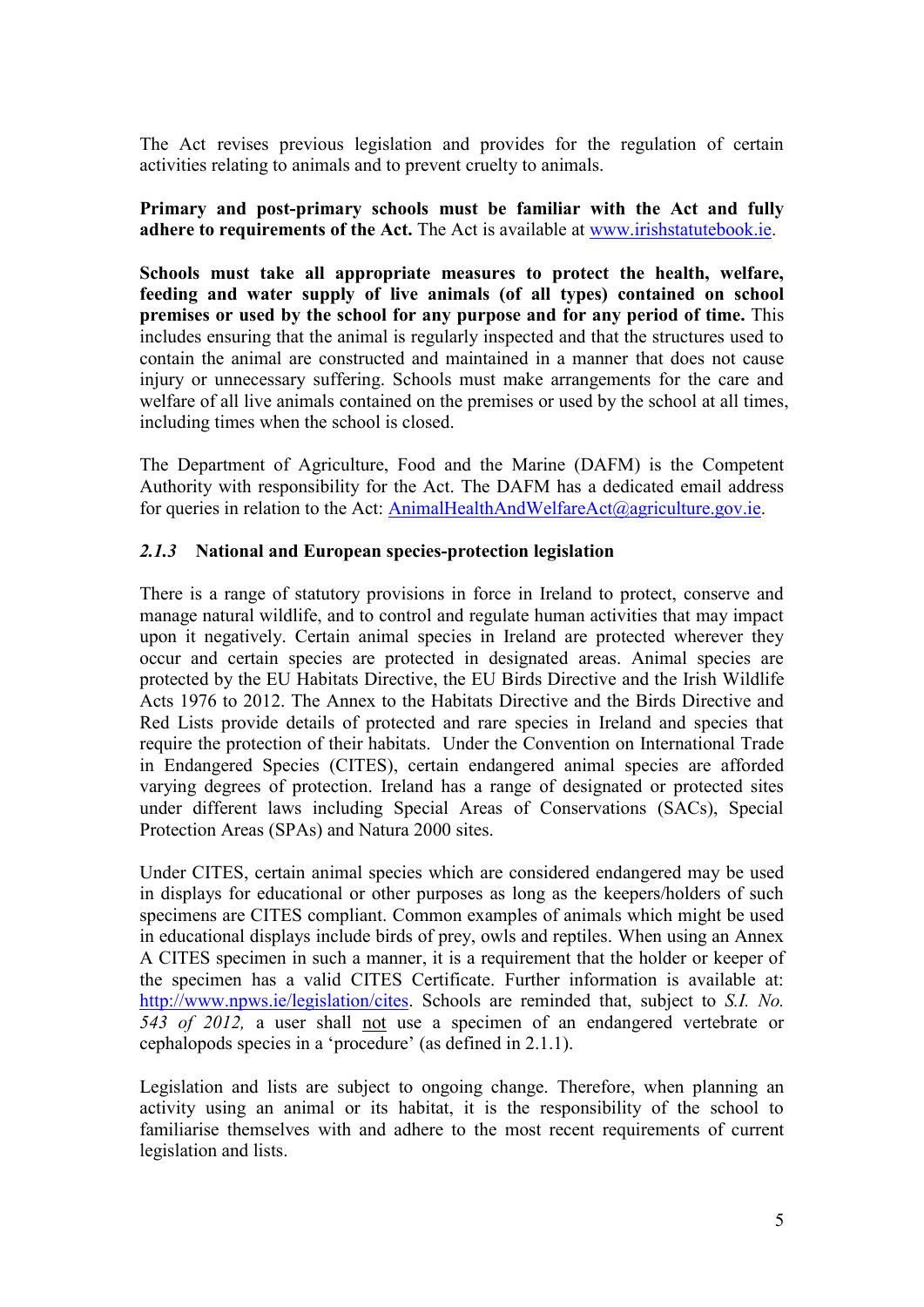The Department of Arts, Heritage and the Gaeltacht (DAHG) National Parks and Wildlife Service (NPWS) is responsible for securing and advising on the conservation of ecosystems and fauna in Ireland and implementing and enforcing legislation. Further information is available on the website [www.npws.ie](http://www.npws.ie/) under Legislation and Conventions, Irish law.

#### *2.1.4* **Annual licence to collect frog spawn**

The Common Frog (*Rana temporaria*) is a protected species. To facilitate the implementation of the curriculum in schools, the Minister for Arts, Heritage and the Gaeltacht, authorises the Department of Education and Skills an annual licence allowing teachers to capture frog-spawn by hand for scientific educational purposes.

The licence is available on the website of the National Parks and Wildlife Service (NPWS) [\(www.npws.ie\)](http://www.npws.ie/). The licence is granted, subject to conditions and administered by the NPWS. These 'conditions' are printed on Page 2 of the licence and these include contacting the NPWS prior to commencing the activity and a method of releasing the animals after the activity.

**Schools must read all parts of this licence before capturing frog spawn and adhere fully to its conditions and the requirements of the** *Animal Health and Welfare Act, 2013* **and** *S.I. No. 543 of 2012* **when using frog spawn.**

#### *2.1.5* **Other activities involving animals which require licensing under the Wildlife Acts**

Schools should be aware that specific activities involving animals that require **prior** licensing include: marking or ringing wild animals; [marine scientific research;](file:///C:/licences/educationandscience/marinescientificresearch/) possessing birds of prey; disturbing, destroying or interfering with breeding places of any wild animals; photographing or filming a protected wild animal on or near its breeding place; photographing of filming a protected wild bird on or near a nest containing eggs or unflown young. The Department of Arts, Heritage and the Gaeltacht (DAHG) National Parks and Wildlife Service (NPWS) is the responsible authority. Details are available at [www.npws.ie.](http://www.npws.ie/)

The Minister for Arts, Heritage and the Gaeltacht is empowered to give licences, under Section 22 (9) of the Wildlife Act 1976 (as amended), to conduct certain activities involving a protected wild animal for educational, scientific or other purposes. These applications are considered on their merits in accordance with the Statutory Obligations of the Minister set out in the Act. Licence applications can be requested from the Wildlife Licence Unit of the NPWS. Where schools and/or students are unsure if a particular planned activity requires prior licensing, they should request an opinion from the NWPS **before the activity commences.** Schools are reminded that, subject to *S.I. No. 543 of 2012,* a user shall not use a specimen of an endangered vertebrate or cephalopods species in a 'procedure' (as defined in 2.1.1).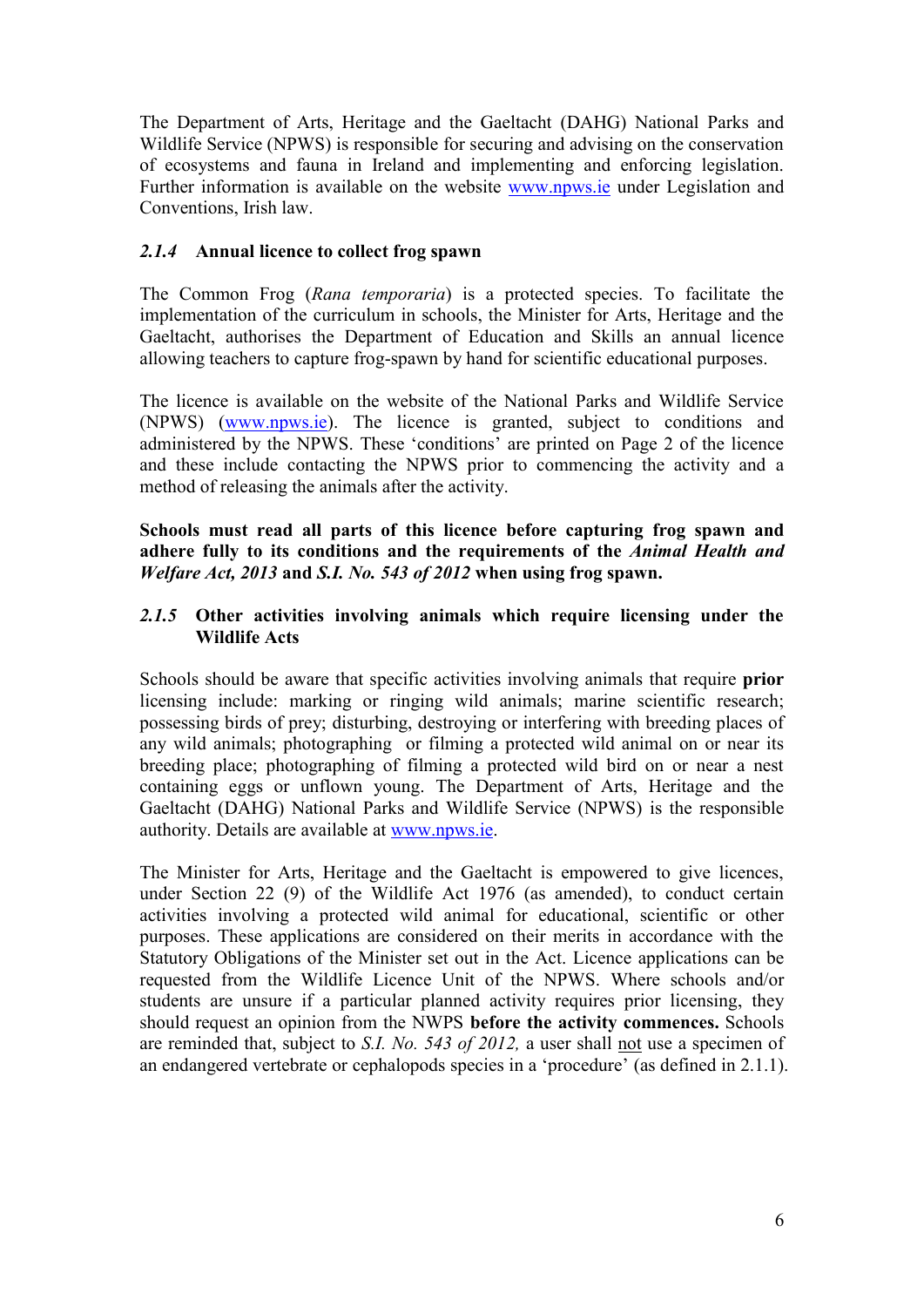## *2.2 Competent Authority*

The consideration and/or licensing of projects involving live animals is a matter for the Competent Authorities. Schools and/or individuals intending to use live animals in any activity other than that not detailed or permitted in this Circular must seek professional advice at an early stage and apply directly to the relevant Competent Authority and/or licensing body, before the activity commences. In addition, where schools and/or students are unsure if a particular planned activity requires licensing, they must contact the relevant authority and request an opinion. The summary table provided in section 4 lists the relevant Competent Authorities.

## *3. GUIDELINES*

## *3.1 Guidance for schools*

These Guidelines provide advice to schools on interpreting animal-use legislation and licensing*.* Schools must, in addition to using these Guidelines, read and be fully familiar with the instruments referred to in Section 2 of this circular. The sections below outline:

- Practices that are not permitted in or by schools
- Practices that are permitted in schools as they are deemed by the HPRA to be outside the scope of the scientific animal protection legislation
- Guidance conducting non-prescribed curricular activities and unique scientific research projects
- Steps to be taken when considering the use of animals

#### *3.1.1 Practices that are not permitted in or by schools*

- Any activity or study involving a vertebrate animal or cephalopod that is likely to cause a level of pain, suffering, distress or lasting harm equivalent to, or higher than, that caused by the introduction of a needle in accordance with Good Veterinary Practice.
- The trapping, collection and observation of free-ranging *vertebrate* wildlife (mammal, bird, reptile, amphibian or fish) or a cephalopod; the combined effect of trapping and non-invasive identification of these free-ranging animals is regarded as an activity above the level of threshold of causing distress by the HPRA. (*Note*: Free-ranging vertebrate wildlife can be identified by noninvasive observations that do not involve trapping).
- Taking a *vertebrate* animal or a cephalopod from the wild.
- Use of live *vertebrate* animals or live cephalopods for the quantitative study of animals in a selected ecosystem; for example, the capture-recapture method.
- Keeping, using or displaying species which are considered endangered without appropriate legislative compliance (e.g. valid licence/certificate).
- The collection, injury, accidental harm, disturbance or damage to the breeding or resting place of protected animal species.
- Studies which are designed such that they negatively impact on animal welfare (e.g. denial of food to an animal or evoking escape reactions where the animal is unable to escape a stimulus or the isolation of an animal of a social species for prolonged periods) and can result in distress and suffering for the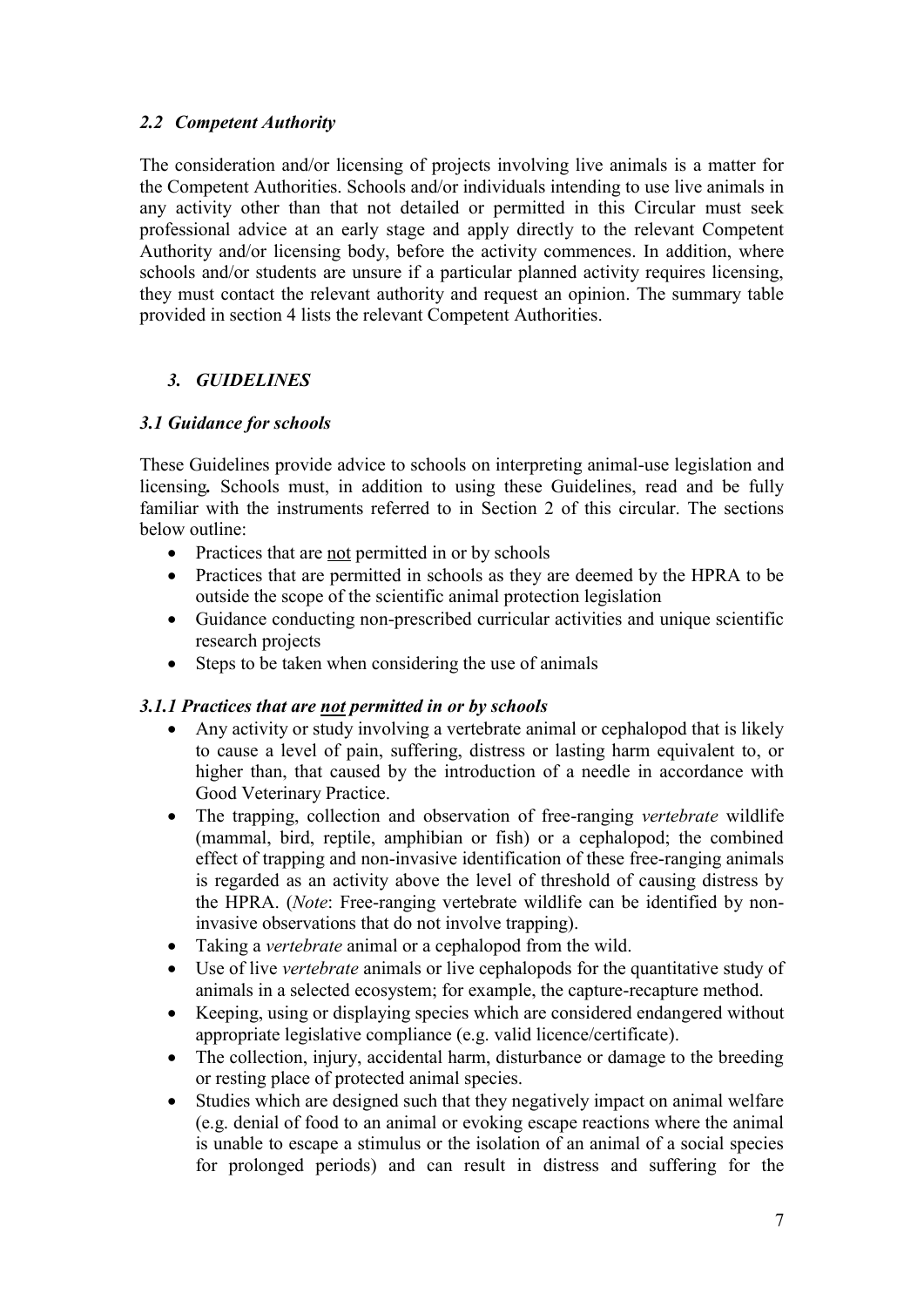individual animal which is equivalent or greater than the introduction of a needle.

- Studies on wildlife that use an invasive procedure to identify the animals involved.
- Pharmacology studies, toxicity studies or tolerance studies in animals.
- Genetic modification or breeding from genetically modified lines.

#### *3.1.2 Practices that are permitted in schools as they are deemed by the HPRA to be outside the scope of the scientific animal protection legislation*

*Provided that in all instances, the animals are protected in accordance with the regulations of the Animal Health and Welfare Act, 2013 and that reduction and refinement are appropriately applied, the following are permitted in schools:*

- Practices undertaken for the primary purpose of identifying an animal as long as it is not a protected species and the activity is not likely to cause pain, suffering, distress or lasting harm. (*Note*: It is only *invertebrate* animals that can be trapped or collected for identification purposes. Free-ranging vertebrate wildlife must not be trapped or collected but they can be identified by noninvasive observations or radio-collaring means that do not involve trapping or micro-chipping).
- Collection methods for species identification of *invertebrate* animals including the use of pooter, pitfall trap, butterfly net, sweep net, pond net and beating tray. The animals must be carefully returned to their habitat unharmed.
- The use of a Tullgren funnel or Baermann funnel (with a dry collecting vessel) to extract tiny invertebrates from a small soil sample.
- The use of a wormery to observe the burrowing activities of earthworms in soil.
- The use of the capture-recapture method for *invertebrates,* provided the activity does not affect the behaviour or fate of the marked individuals. (*Reminder:* Vertebrate animals must not be used for the capture-recapture method).
- Observation of normal activity of a non-protected species of animal under 'natural' conditions. (*Reminder*: Photographing or filming a protected wild animal or bird is subject to prior licensing, as stated in 2.1.5).
- The use of choice chamber tests and food-preference tests for animal behaviour studies, provided that the animals concerned were not taken from the wild, the animal is not a protected species and the activity does not have the capacity of causing pain, suffering, distress or other lasting harm. Students, may, with a minimum of handling, be involved in monitoring factors which are easily observable but not harmful to the animals such as colour, length, weight, activity, amount of food eaten and life-cycle changes.
- General nutritional trials, which tend to be observational only, where the animals' nutritional needs are met in full and no animal welfare issue is expected to arise as a result of the trial; in addition, the animals concerned must not be taken from the wild, the animal must not be a protected species and the activity must not have the capacity of causing pain, suffering, distress or other lasting harm.
- The hatching of chicks from eggs kept in an incubator while housed under conditions of good husbandry, provided no procedure with the likelihood of causing pain, suffering, distress or lasting harm takes place and the animals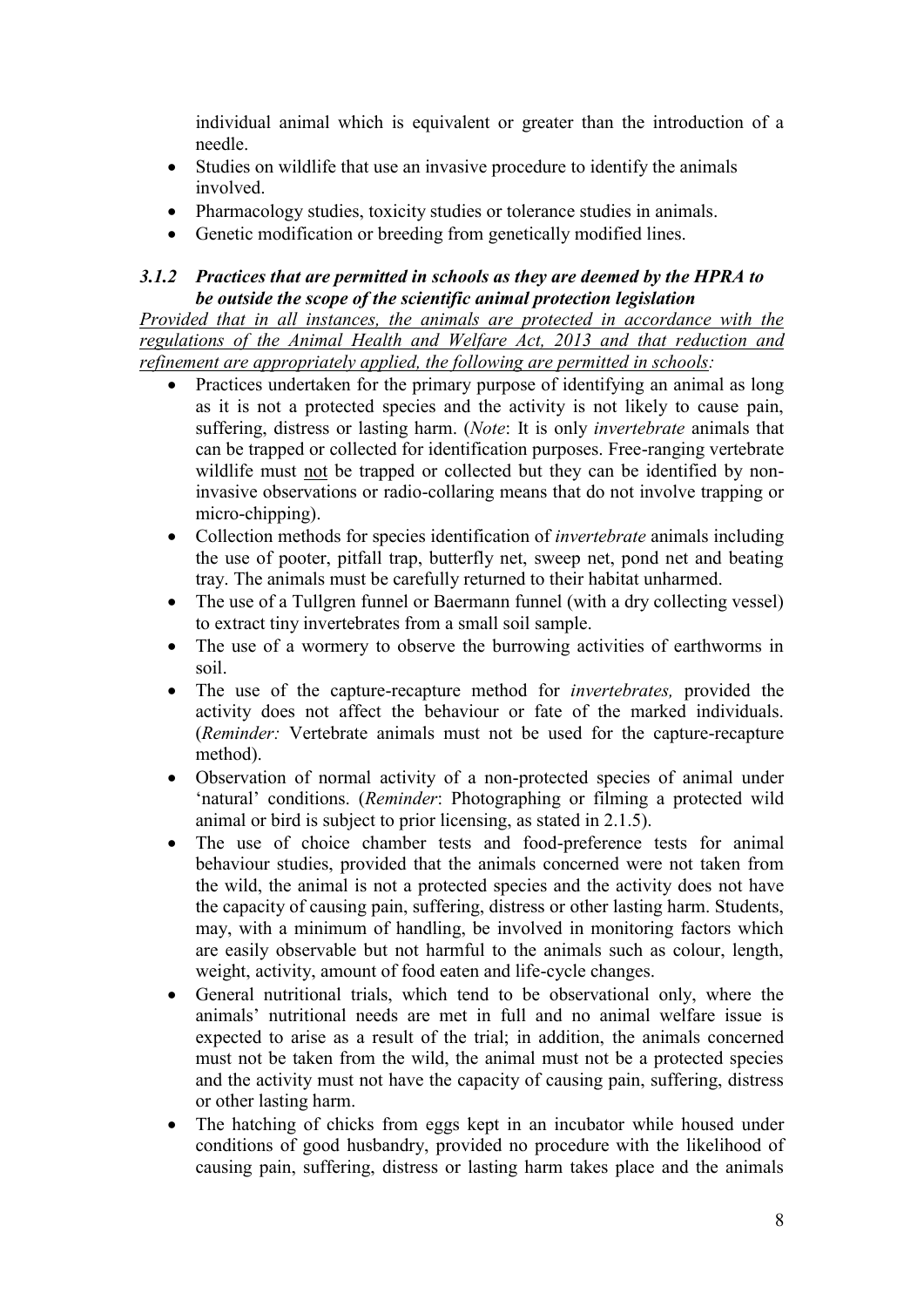concerned were not taken from the wild and the animal is not a protected species. Care must be taken that animals are not handled in a way that is harmful to their development or causes them fear and anxiety.

- The collection and observation of frog spawn in accordance with the conditions of the licence granted to the Department of Education and Skills and as stated in 2.1.4.
- The use of an aquarium or vivarium or an appropriate small animal cage for display or for direct observation of animal behaviour (including species of fish, reptile, amphibian, arthropod or small mammal such as hamster), providing the animal, if *vertebrate*, has not been taken from the wild, and provided, in all instances, that the animal does not suffer pain, distress or other lasting harm. The observation and monitoring of animals in an aquarium or vivarium or appropriate cage that are housed under 'natural' conditions does not constitute a 'procedure' under the legislation and so would fall outside the scope of this legislation and can therefore continue in schools.
- Visits to farms undertaken by students to fulfil curricular requirements and experiences involving simple observational studies and non-experimental agricultural practices (including livestock and aquaculture) for the purposes of recognised animal husbandry such as rearing and weaning practices, tagging, vaccination, etc.
- Observations of non-experimental clinical veterinary practice.

It is not possible to provide an exhaustive list of all practices that can continue. The HPRA *Guide to Practices Outside the Scope of Scientific Animal Protection Legislation,* provides additional guidance. Where schools and/or students conducting scientific research projects are unsure if the particular activity falls under the scope of *S.I. No. 543 of 2012*, they must contact the HPRA directly at [sap@hpra.ie](mailto:sap@hpra.ie) and request an opinion prior to engaging in the study or activity.

#### *3.1.3 Guidance on conducting non-prescribed curricular activities and unique scientific research projects*

This includes non-specified co-curricular activities and unique research projects undertaken by students or investigations devised for events such as Science Fairs or Transition Year that involve the use of animals in activities in school laboratories or off-site by schools. Schools and/or individuals wishing to use live animals for activities **other than those listed** in the '*Practices that are permitted in schools as they are deemed by the HPRA to be outside the scope of the scientific animal protection'* section 3.1.2 of this circular, **or any unique activity** where there is uncertainty about whether it comes under the scope of legislation, **must seek professional advice at an early stage and apply directly to the relevant Competent Authority and/or licensing body.** 

**In encouraging students to engage in research projects and in designing locallydeveloped courses, teachers must supervise closely the activities devised and ensure full compliance with the legislation and licensing relating to the use of live animals and the guidance provided in this circular.** In all instances and for any type of animal, students participating in such activities must ensure compliance with the requirements of the *Animal Health and Welfare Act, 2013*. The indiscriminate collection of living animals should be avoided and students should be made aware of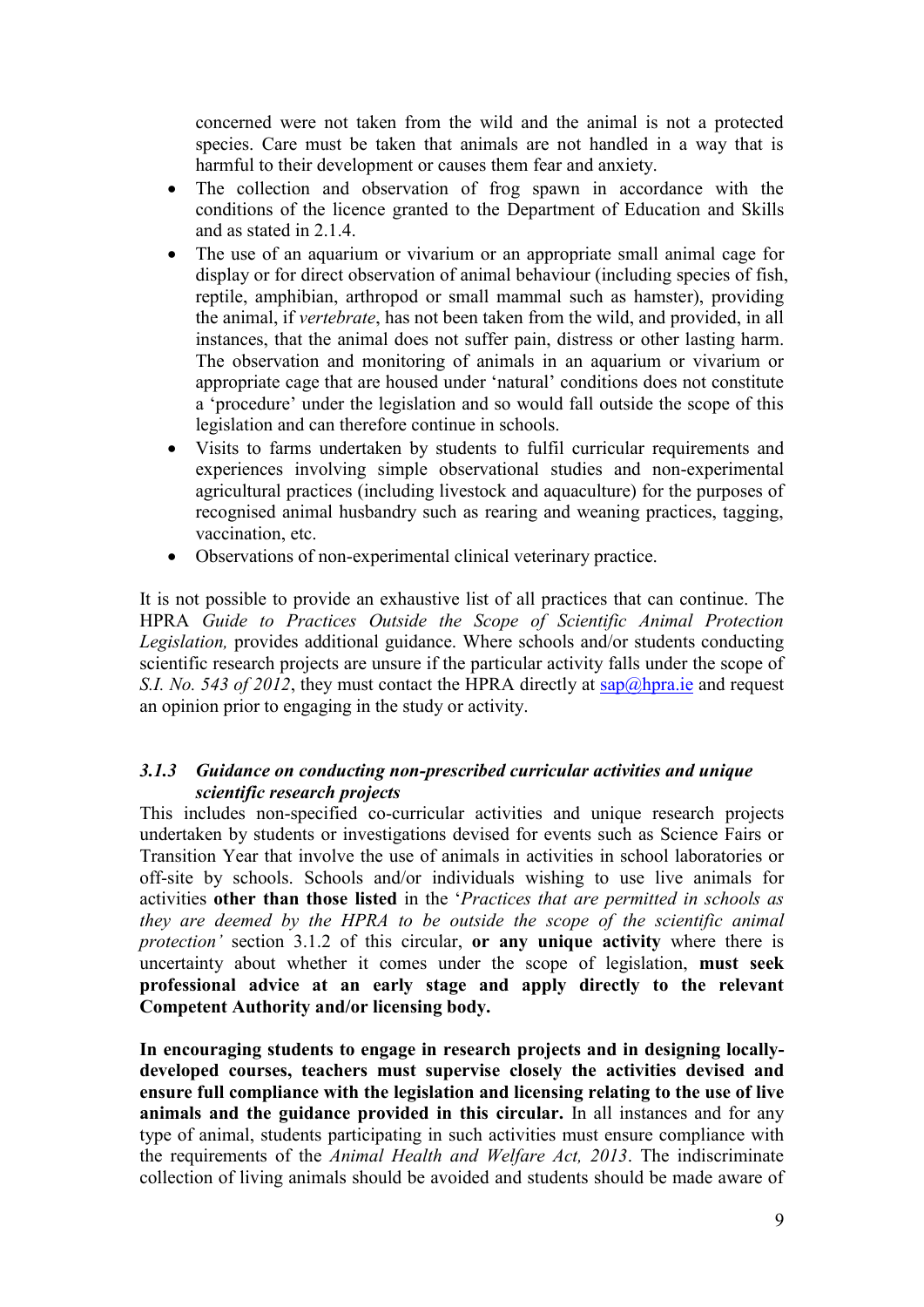the importance of conserving the natural fauna and their habitats. Animals must not be subject to pain, suffering or distress, or be subject to activities which negatively impact in their welfare. It is the express responsibility of the person or school planning to carry out a study to ensure compliance with relevant legislation.

### *3.1.4 Steps to be taken when considering the use of animals*

When planning for the use of live animals in any activity (educational, scientific or display purposes) and for any period of time, schools should consider the following steps:

- Read carefully '*3.1.1 Practices that are not permitted in or by schools'* and '3.1.2 *Practices that are permitted in schools as they are deemed by the HPRA to be outside the scope of the scientific animal protection legislation'.*
- If the planned activity is included as one that is no longer permitted  $(3.1.1)$ , schools can no longer conduct this activity unless the school acquires a licence from a Competent Authority. It is highly unlikely that a school and/or individual will get an authorisation as the legislation restricts the use of animals for scientific or educational purposes in relation to the conduct of 'procedures' to higher-level institutions.
- If the planned activity is included as one that can continue  $(3.1.2)$ , schools should refine the practices in accordance with the *Animal Health and Welfare Act, 2013* and reduce the numbers of animals involved*.*
- If the particular planned activity or use of an animal is not included in either 3.1.1 or 3.1.2*,* schools have the following options:
	- Where an animal being considered for an investigation or an activity is *vertebrate*, those persons planning the activity must read both the *Animal Health and Welfare Act, 2013* and *S.I. No. 543 of 2012* and consider how the requirements of each apply to the planned activity. If confident that the planned activity is outside the scope of *S.I. No. 543 of 2012* and full provision will be made for the requirements of the Animal Health and Welfare Act, the school can proceed with the activity.
	- Where the animal being considered for an activity or investigation is an *invertebrate*, those persons planning the activity must read the *Animal Health and Welfare Act, 2013* and consider how the requirements of the Act apply to the planned activity. If confident that the requirements of the Act will be provided for in full, the school can proceed with the activity.
	- If planning to capture and use frog spawn, the conditions printed on page 2 of the Frog Spawn Licence must be read and fully adhered to. Before commencing, those persons planning the activity must also consider how to meet the requirements of the *Animal Health and Welfare Act, 2013* in providing for the care, feeding and containment of the animals, and the requirements of *S.I. No. 543 of 2012* in ensuring the practices are not likely to cause a level of pain, suffering, distress or lasting harm equivalent to, or higher than, that caused by the introduction of a needle.
- If the planned activity is unique or there is uncertainty about whether it comes under the scope of the legislation included here, the school must seek *Classification Request for a Project/Study under Scientific Animal Protection Legislation* from the HPRA. Further information on this is available at the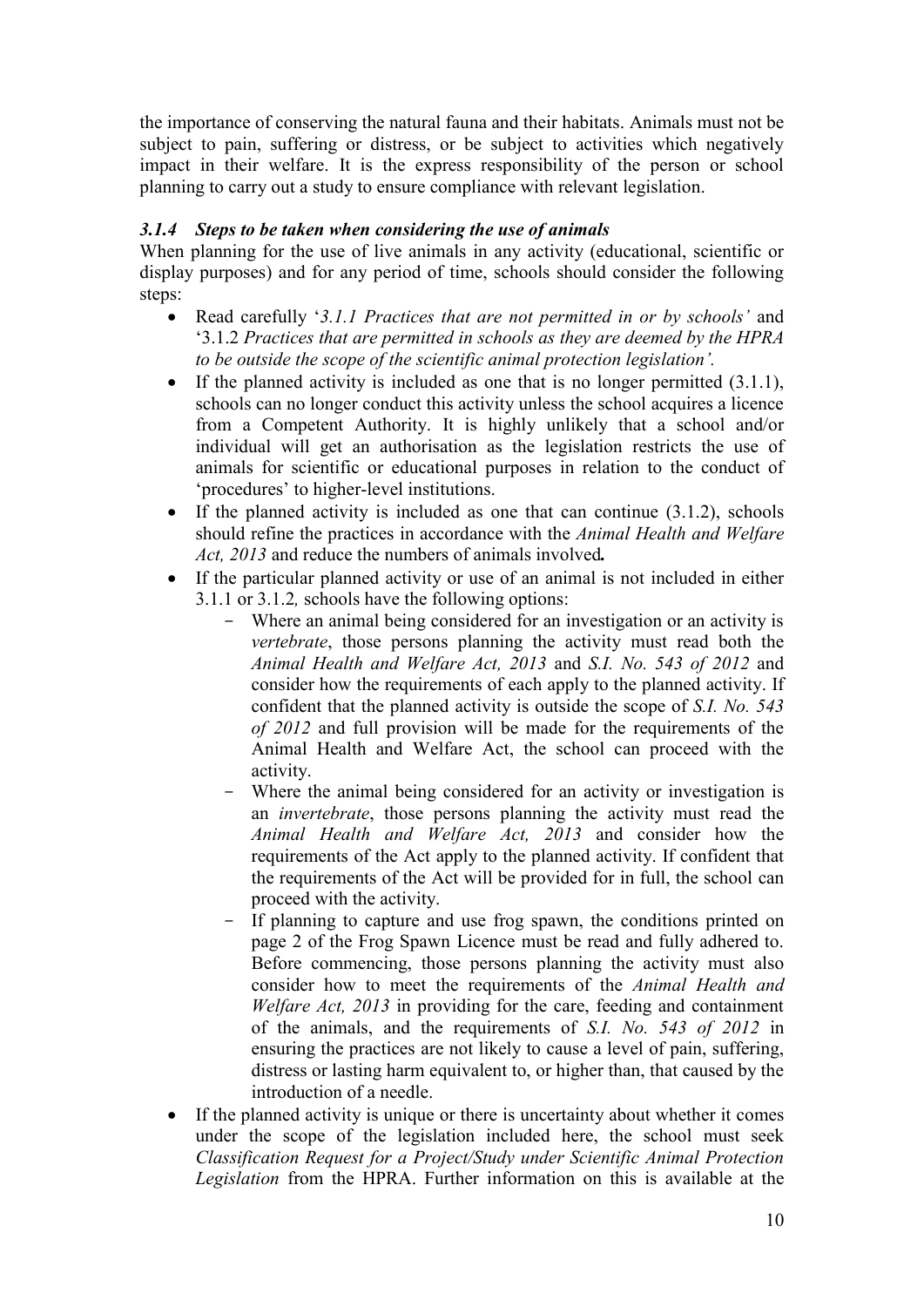veterinary section of the HPRA website (www.hpra.ie) under scientific animal protection, guides and forms.

• If the school wishes to contain any animal for display, observation or other purpose, but not conduct a 'procedure' on the animal, the school must provide for the animal in accordance with the *Animal Health and Welfare Act, 2013,* ensuring that the accommodation and care of the animal is refined to eliminate or reduce to the minimum any possible pain, suffering, distress or lasting harm, throughout the year and not just during school time. Subject to *S.I. No. 543 of 2012,* a user shall not use a specimen of an endangered species in a 'procedure'. Schools are reminded that keepers of endangered species must be compliant with CITES.

## *4 SUMMARY*

## *4.1 Summary*

The table below summarises the legislation and licences relevant to the use of animals for educational, scientific or other purposes.

| <b>Legislation / Licence</b>                                                                                       | Type of animal<br>provided for                                  | <b>Competent authority</b><br>with responsibility for<br>implementation                                                                                               |
|--------------------------------------------------------------------------------------------------------------------|-----------------------------------------------------------------|-----------------------------------------------------------------------------------------------------------------------------------------------------------------------|
| <b>Statutory Instrument</b><br>S.I. No. 543 of 2012                                                                | Vertebrates and<br>cephalopods                                  | The Health Products<br><b>Regulatory Authority</b><br>(HPRA)<br>www.hpra.ie                                                                                           |
| Animal Health and<br>Welfare Act, 2013                                                                             | All types animals (i.e.<br>both vertebrate and<br>invertebrate) | The Department of<br>Agriculture, Food and<br>the Marine (DAFM)<br>www.agriculture.gov.ie                                                                             |
| National and<br>European species-<br>protection legislation<br>Licence to collect<br>frog spawn Rana<br>temporaria | Protected species                                               | The Department of Arts,<br>Heritage and the<br>Gaeltacht (DAHG)<br>administered through<br>the National Parks and<br><b>Wildlife Service</b><br>(NPWS)<br>www.npws.ie |
| Activities involving<br>animals which<br>require licensing<br>under the Wildlife<br>Acts                           |                                                                 |                                                                                                                                                                       |